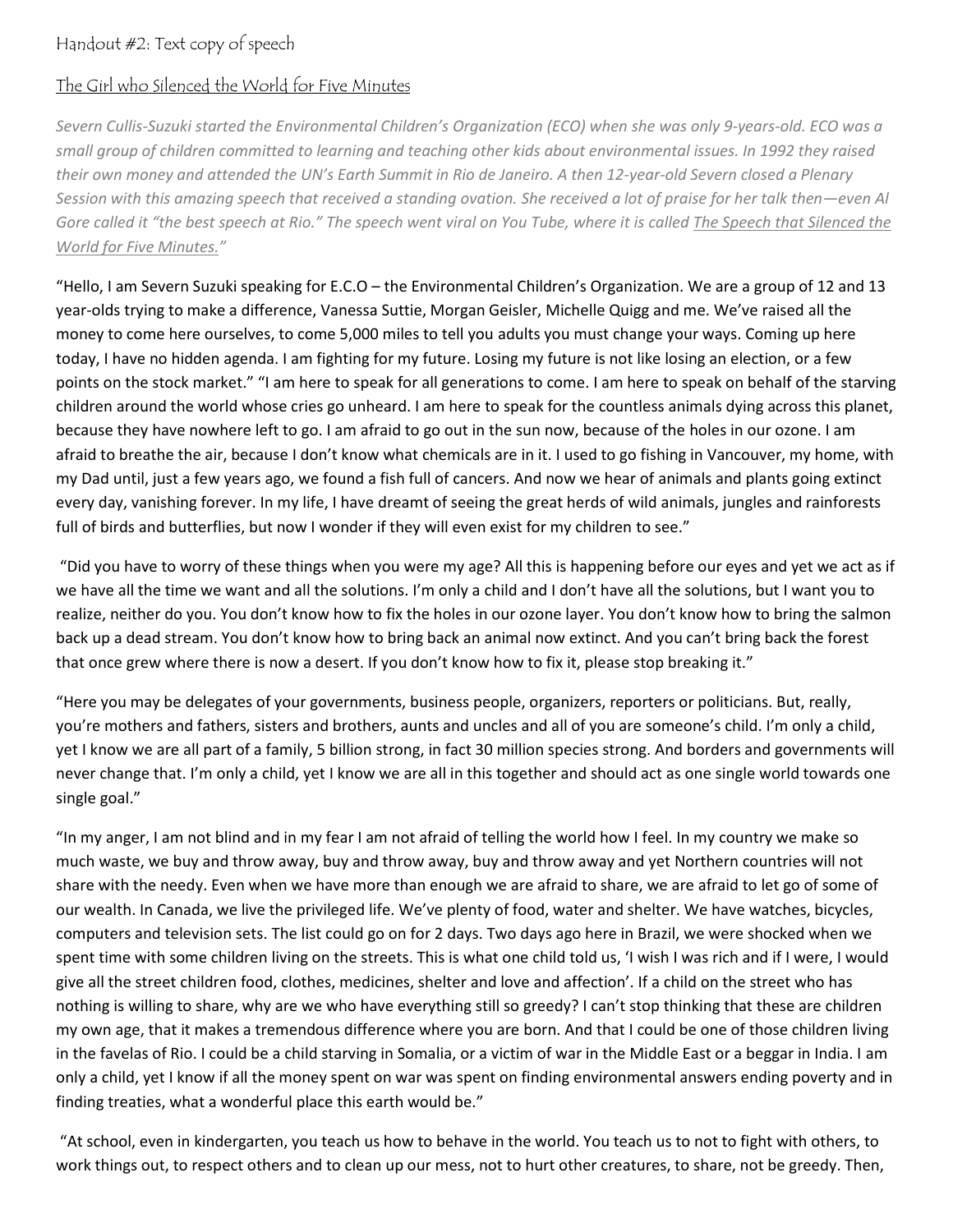why do you go out and do the things you tell us not to do? Do not forget why you are attending these conferences, who you are doing this for. We are your own children. You are deciding what kind of a world we are growing up in. Parents should be able to comfort their children by saying 'Everything is going to be all right, it's not the end of the world, and we are doing the best we can'. But I don't think you can say that to us anymore. Are we even on your list of priorities? My dad always says, 'You are what you do, not what you say'. Well, what you do makes me cry at night. You grown-ups say you love us. But I challenge you, please, make your actions reflect your words. Thank you."

#### Handout #3: Speech Analysis for

# The Girl Who Silenced the World for Five Minutes

| Questions                                                                                                                                                               | Evidence from the text | Final answer |
|-------------------------------------------------------------------------------------------------------------------------------------------------------------------------|------------------------|--------------|
| 1. What is Severn Suzuki's<br>argument?                                                                                                                                 |                        |              |
| 2. What specific evidence does<br>she use to support her<br>argument?                                                                                                   |                        |              |
| 3. How does she develop her<br>argument? What ideas does<br>she expand or extend over the<br>course of the speech?                                                      |                        |              |
| 4. Which paragraph do you<br>think is especially effective at<br>developing her argument?<br>(Write the first sentence of the<br>paragraph in the Evidence box.)        |                        |              |
| 5. What ideas from the<br>beginning of her speech are<br>included or expanded<br>in her conclusion?                                                                     |                        |              |
| What type of appeal does<br>Severn Suzuki use the most?                                                                                                                 |                        |              |
| What does she want her<br>audience to think, feel, or do<br>when she uses this appeal?<br>(Write three examples of the<br>appeal from the text in the<br>Evidence box.) |                        |              |